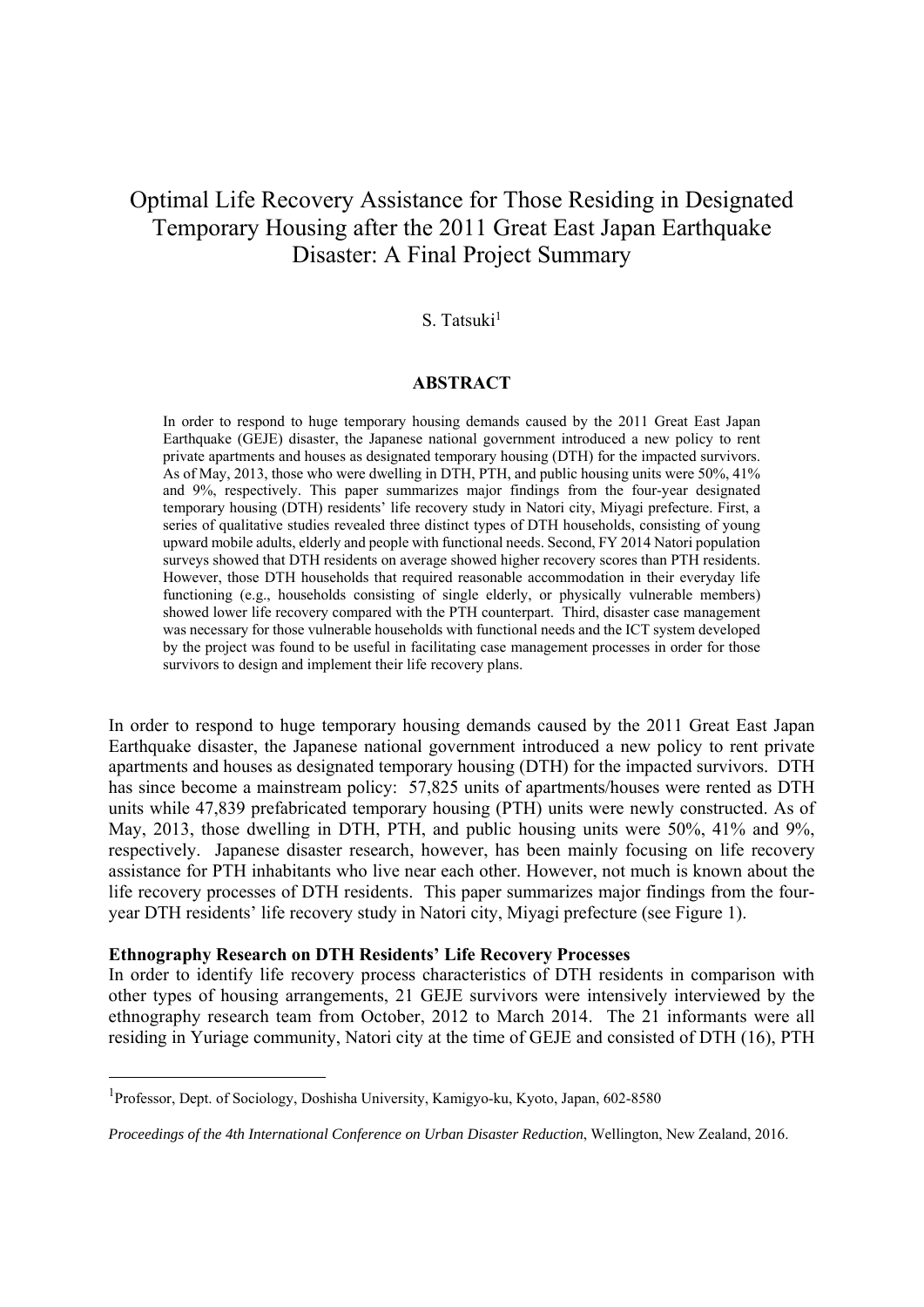

Figure 1. Natori DTH Study Project Work Flow.

(4) or one's own restored home (1) residents. Each interview took place on one occasion at each informant's residence with, in most of the cases, his/her spouse or other adult family members being present. They were asked to share their experiences after the event in an unstructured interview which usually took 2 to 2 and a half hours.

Three different household types (young adults, vulnerable elderly and those with functional needs) were identified through the interviews. (1) The households consisting of mainly young adults with stable income, livelihood and previous experiences of renting houses, began rental housing search soon after the disaster and found interim units by their own efforts within two to three months. They showed a high propensity to be independent from government support. (2) Those vulnerable elderly households who missed opportunities to not only apply for government supplied PTH units but also for suitable DTH units from the rental housing market, were forced to move into smaller, older and less desirable DTH units situated in inconvenient locations. Because relocations among DTH or PTH units were not allowed, they had no choice but to continue residing in low quality accommodations. (3) Those households with family members requiring reasonable accommodations due to disabilities and other related functional needs decided that they would cause trouble to other people in any emergency shelter, and that it would be too hard to live in mass-provided/produced non-barrier-free PTH units. Because of this, they opted for rental housing units immediately after the disaster (Tanaka and Shigekawa, 2014).

# **Life Recovery Assessment Workshop and Surveys**

In order to identify factors that facilitate resilience for life recovery, participatory focus group workshop sessions were held in January of 2013 and March of 2014 involving 31 and 19 EJEQ survivor/participants, respectively. The participants' housing arrangements varied from DTH and PTH to restored or newly rebuilt homes. During workshop sessions, participants were asked to state elements that would help them to feel that "I am no longer a disaster victim." Participants from 2013 workshop produced 193 opinion cards and those from 2014 produced 118 cards. Based on a Grounded Theory type of conceptual clustering of statements/opinions from each workshop,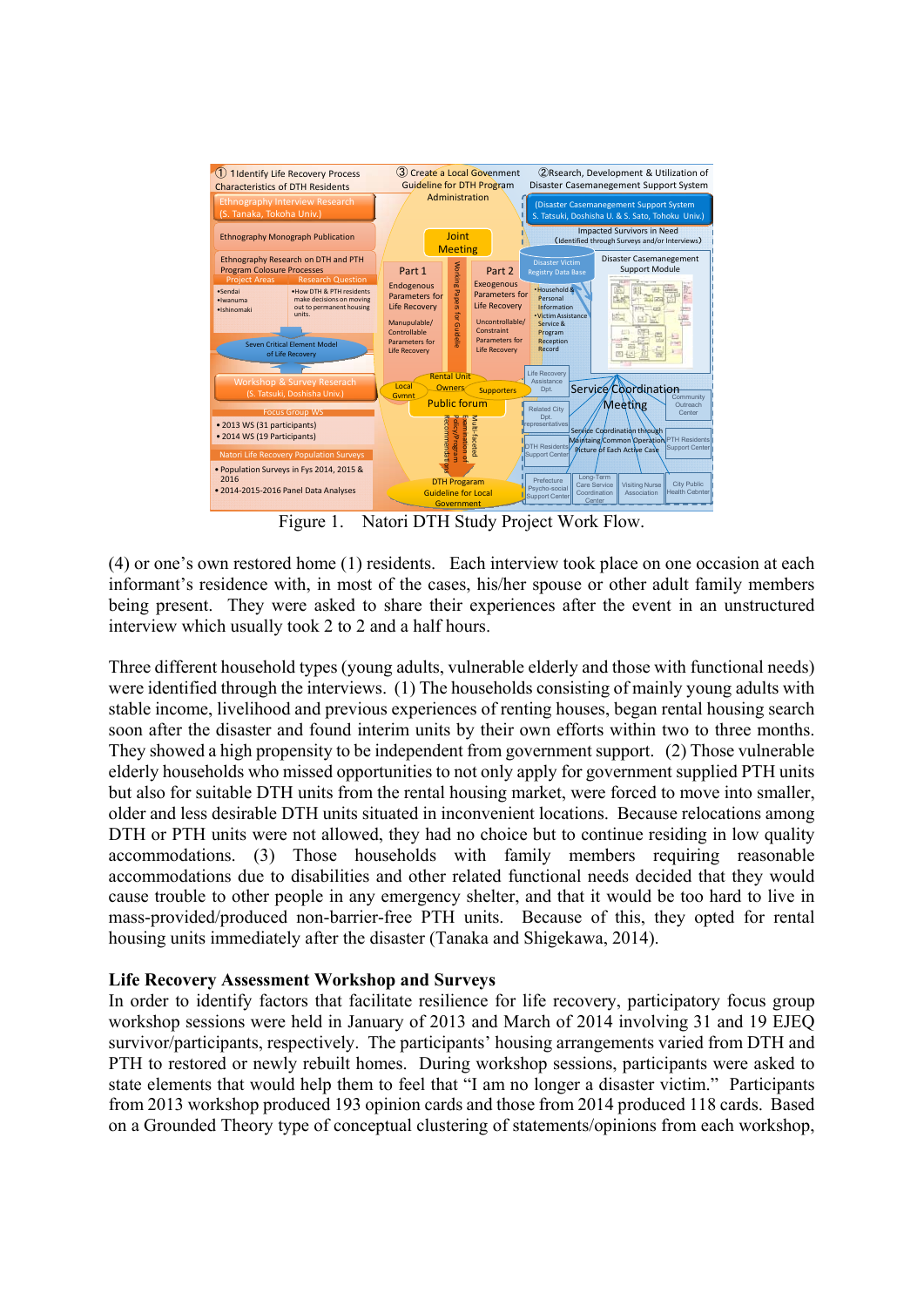seven super-categories emerged as resilience enhancers. Those consisted of *housing, social ties, community involvement, physical/mental stress management, preparedness, livelihood, and relations to government*. These seven elements were commonly seen across different types of housing arrangements. The results turned out to be identical to the findings from the 1999 grassroots assessment workshops on life recovery from the 1995 Kobe Earthquake. The 1999 workshop results provided an empirical basis to build the Seven Critical Element Model (SCEM) of life recovery (Tatsuki, 2007). The similar results from the 2013 and 2014 workshops supported the validity of the SCEM and its empirical measures for further quantitative research on life recovery processes among the GEJE impacted citizens.

Based on the SCEM, three population surveys on life recovery were conducted with Natori citizens in DTH and PTH residences in fiscal years 2014, 2015 and 2016. Questionnaires were mailed to all those who were registered as DTH and PTH residents by Natori city at the time of each survey. 72.7 % (1,533 households) and 85.4% (1,187 households) returned the survey questionnaires in Fy2014 and Fy2015, respectively (Fy2016 survey results are still in process of analyses at this point). Figures 2 to 5 illustrate the major findings on the effects of DTH/PTH on life recovery as was found from Fy2014 survey. As shown in Figure 2, life recovery scores of DTH residents on average were significantly higher  $(p < .01)$  than those of PTH residents. This seems to support in general the validity of the newly introduced DTH policy. Figure 2 seems to imply that DTH was a better choice for "1) younger, self-reliant and upwardly mobile families." In order to examine life recovery situations among the next two categories of "vulnerable elderly households" and "households with persons with functional needs", their average life recovery scores were examined (Figures 3 to 5). Figure 3 showed that single elderly households recovered better at PTH than at DTH. Similarly, Figures 4 and 5 illustrate that those households with physically vulnerable persons (PVP) or persons with disability (PWD), respectively recovered better at PTH rather than DTH. Those socially or physically vulnerable categories of survivors seemed to have benefited from living arrangements with more formal/informal help available in PTH complexes.



Figure 2: Life recovery score by temporary housing type





Figure 3: Life recovery score by temporary housing type by single elderly household or not



Figure 4: Life recovery score by temporary housing type by household with/without a physically vulnerable person

Figure 5: Life recovery score by temporary housing type by household with/without a person with disability